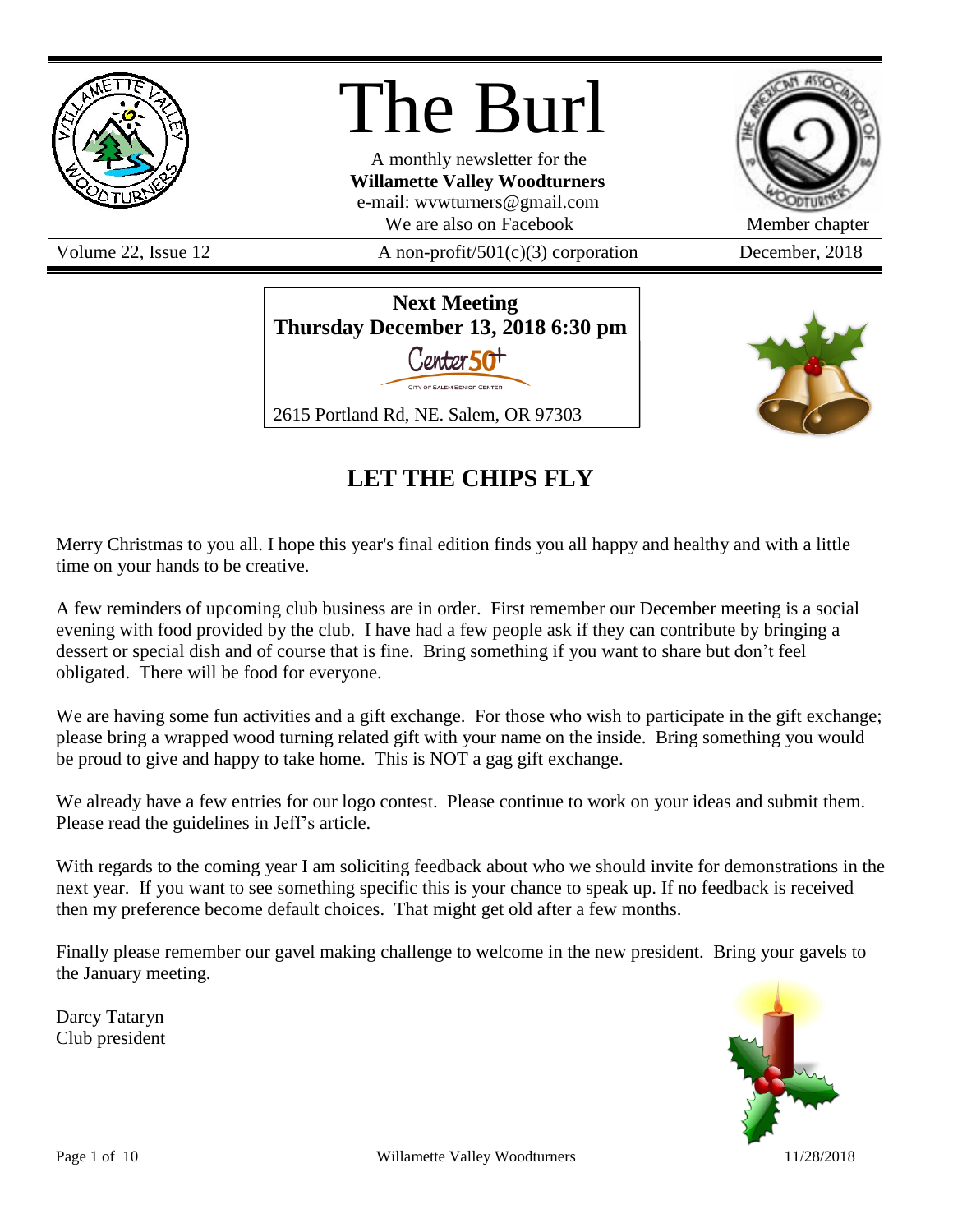# **November 8, 2018 Club Meeting Minutes**

Submitted: Ron Freshour, Secretary

- President Darcy Tataryn
	- Pledge of allegiance
	- Introduction of two Visitors
	- **Announcements:** 
		- "Happy Birthday" to Terry Gerros Birthday Cake for intermission
	- Motion made from Board Made by Jeff Zens "Continue the Annual Dues at \$35/Year." Seconded by Mark Choitz. Motion unanimously passed.
	- The 2018 Board presented the following slate of names for officers for 2019. Nominations were open to the members present. Hearing none the <u>following list was  $2<sup>nd</sup>$  and unanimously passed by</u> members present as officers for 2019:
		- ◆ President Jeff Zens
		- ◆ Vice President Darcy Tataryn
		- ◆ Secretary Milt Engelke
		- ◆ Treasurer Henrik Åberg
		- ◆ Member-at-Large Terry Gerros
		- ◆ Member-at-Large Marc Vickery
		- Member-at-Large Jerry Lelack
	- The Logo Contest was announced. More detailed rules were in the November Burl and will appear again in the December Burl. During the January meeting the Logo will be selected and the winner of the submission will receive \$100 worth of tools from a vendor of their choice.
	- The December meeting will be a SOCIAL with prizes and gift exchanges.
- Mark Choitz reminded members to make boxes for the "Beads of Courage"project. Mark had/has wood available for anyone who needs the box blanks.
- Larry Curry announced a large maple tree has been donated for the taking near Beaverton and the lady wants it removed as soon as possible. He will contact the people on the Wood Gatherer list.
- Volunteers are needed for the 2019 Oregon Symposium.
- Jeff Zens placed the AAW annual membership applications on the Secretary Table for the taking.
- Jeff Zens said the Craft Supply order has reached about \$250 which will be sent when it reaches \$1,000.
- Bruce Stangeby is looking for someone to take over the glue sales at the club meetings. Contact Bruce directly.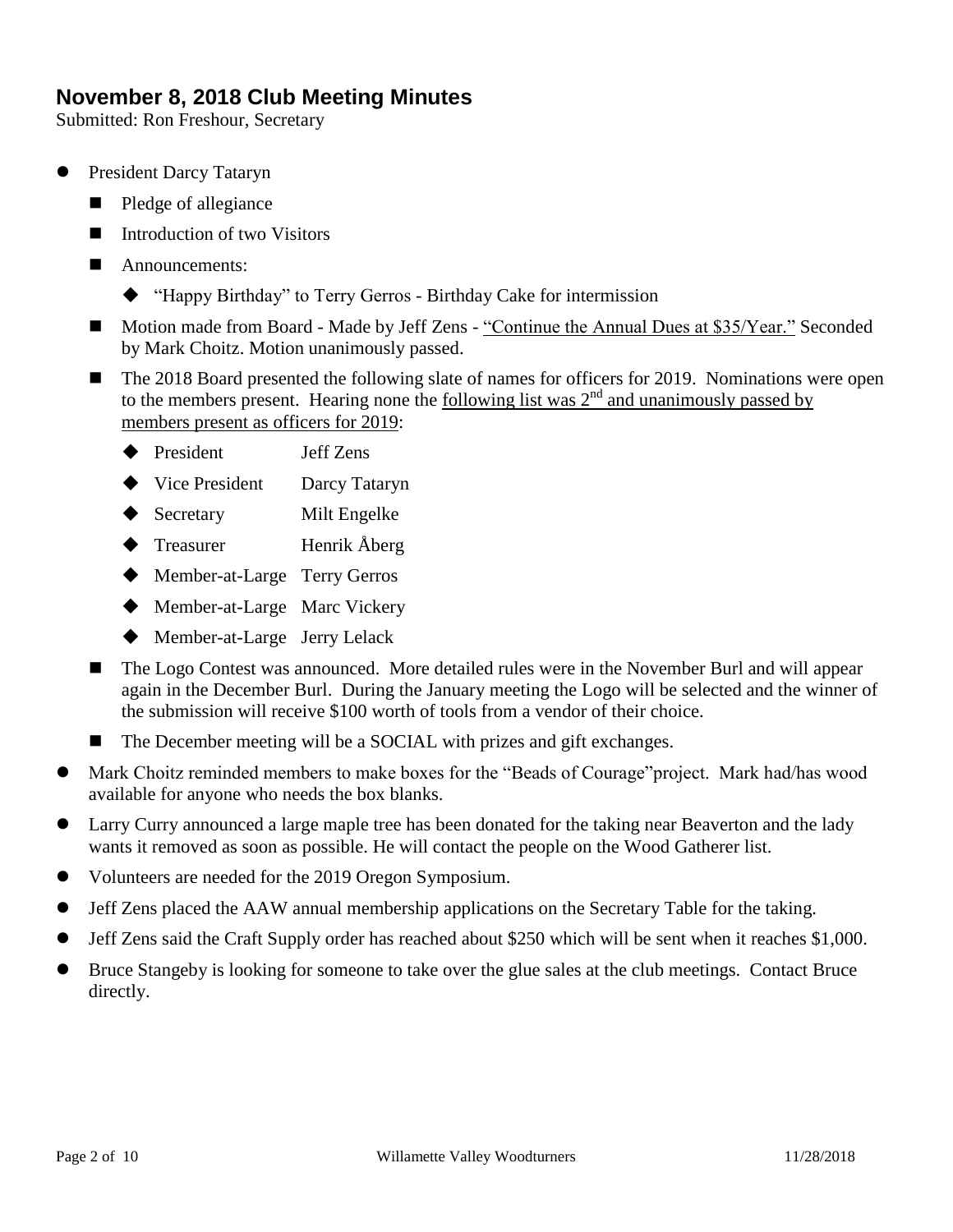#### CLUB MEETING DEMONSTRATION:

- Scott Morrison is a Journeyman with the Honourable Company of Horners, a nationwide guild of contemporary horn workers and collectors whose mission is dedicated to the research, preservation and education of horn work and its history to its members and the public.
- Scott demonstrated the turning of cow horns, antlers and wood in the making of powder horns. He displayed antique and current powder horns. He showed a slide show of a variety of powder horns. Many of the cow horns currently used in the art come from South America.
- Scott boils the cow horn in a "Fry-Daddy" cooker filled with Crisco to a temperature between 325 - 350 to make them pliable to form as needed.
- Scott turned the base of the horn and tip of the horn as a demonstration.





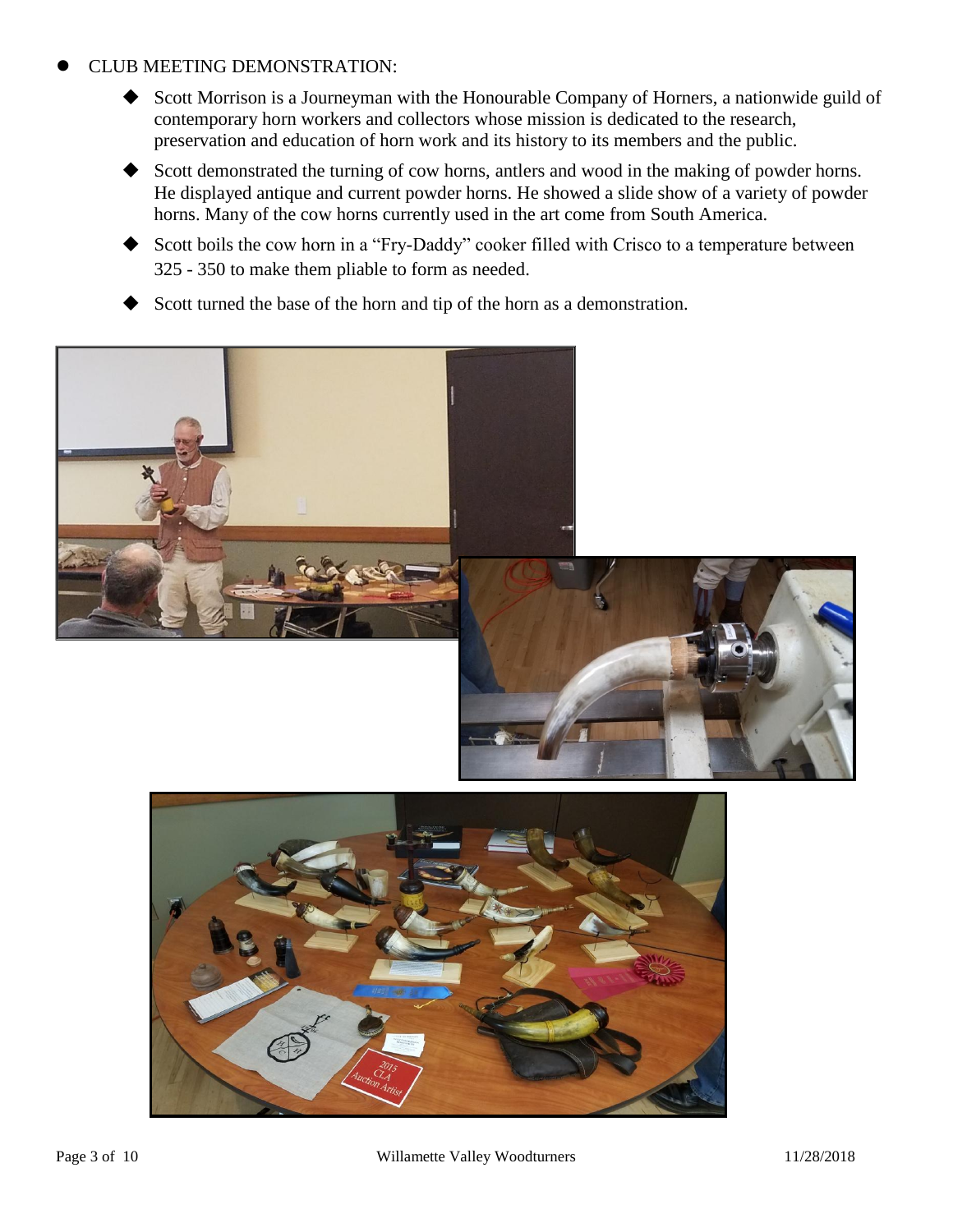## **Instant Gallery** (by mark Choitz)

**Tracy Buhler** scored twice with his fine turnings. Both items had inlay in them and were made of myrtlewood. Tracy made the cake stand for a wedding. Thanks to everyone who brought something to show off in the instant gallery.



# **Upcoming Events**

**December 13th Meeting: Christmas Party**

**January 10th Demonstrator: Jay Shepard**: "From Blank to a High Gloss Lacquered Form in 90 Minutes"

\_\_\_\_\_\_\_\_\_\_\_\_\_\_\_\_\_\_\_\_\_\_\_\_\_\_\_\_\_\_\_\_\_\_\_\_\_\_\_\_\_\_\_\_\_\_\_\_\_\_\_\_\_\_\_\_\_\_\_\_\_\_\_\_\_\_\_\_\_\_\_\_\_\_\_\_\_\_\_\_\_\_\_\_

\_\_\_\_\_\_\_\_\_\_\_\_\_\_\_\_\_\_\_\_\_\_\_\_\_\_\_\_\_\_\_\_\_\_\_\_\_\_\_\_\_\_\_\_\_\_\_\_\_\_\_\_\_\_\_\_\_\_\_\_\_\_\_\_\_\_\_\_\_\_\_\_\_\_\_\_\_\_\_\_\_\_\_\_

**Details About the Club Logo Contest** (submitted by Jeff Zens)

At the November meeting club president Darcy Tatryn introduced a contest to design a new logo for the club. The contest is open to club members only, and the winner will receive a \$100.00 prize for woodturning tools. The winning logo will have many or most of the following characteristics:

- Relate to woodturning
- Connect to the Willamette Valley in a clear manner
- Be simple, legible, and memorable
- Appeal to the target audience
- Detail should hold up at both large *and* very small applications
- If using multiple colors, logo must be able to translate to single color (we're not just talking about a grayscale print of the full color logo).
- Be timeless (avoid trends)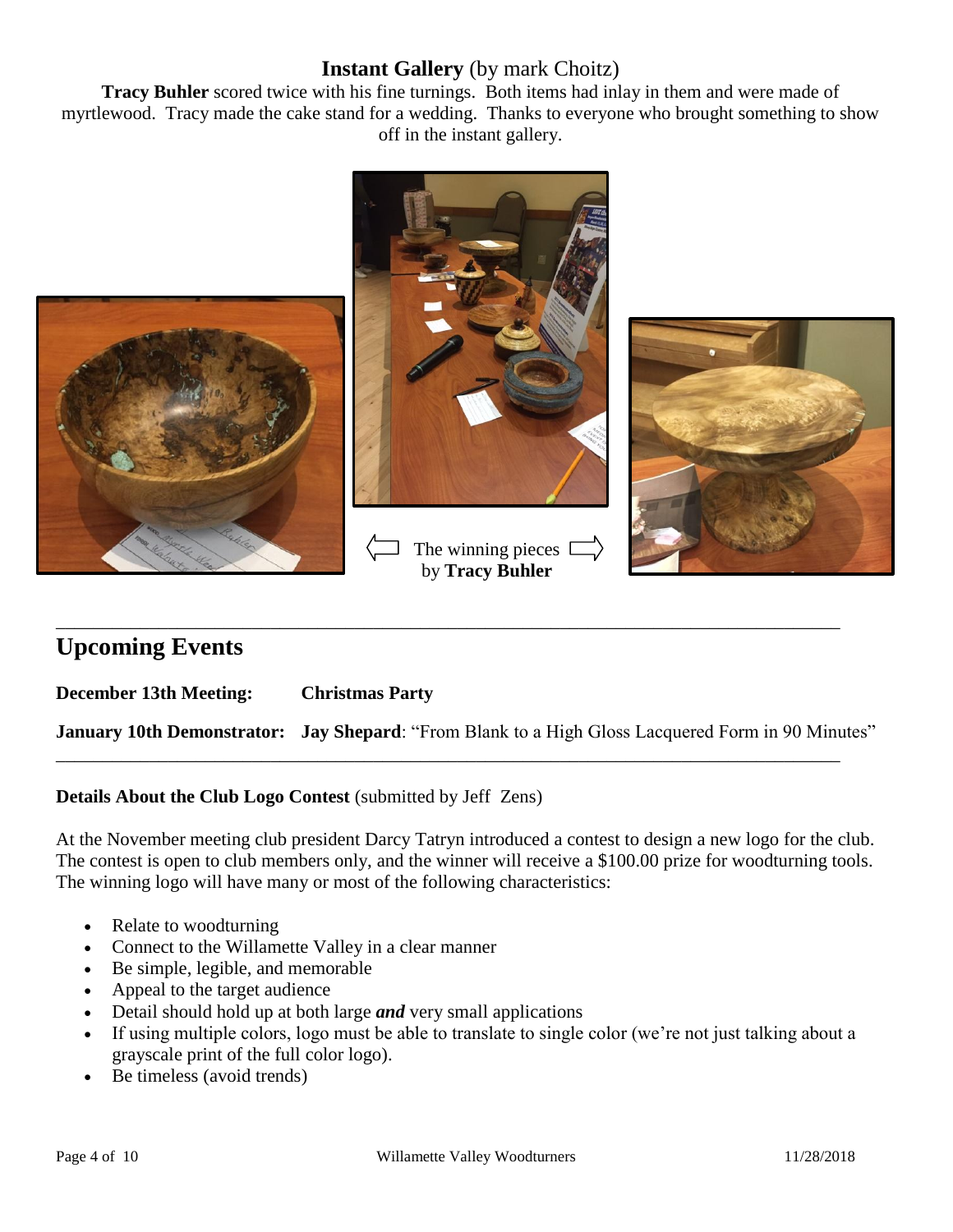Here is an important point to consider: you do NOT need to be a graphic artist to enter the contest! High-end graphics programs are not necessary. Do your best work with a sketch, color it with colored pencils or markers, and submit it. The winning entry will go to a graphic designer who will render it into a format we can use for embroidery and silk screening for hats and shirts.

The Board of Directors will review all entries submitted and select the best two for a vote by the membership. We would like to do this at the February meeting; please have your entries completed and submitted to Darcy by January 15, 2019.

Good luck!!

~~Jeff Zens

# **A Note About the Club's Wood Gathering Effort**

One of the club benefits members enjoy is periodic access to free turning wood. The WVW has a "wood gathering committee" of sorts, lead by Larry Curry, that harvests wood donated to the club. Terry Gerros kindly permits the wood to be stored behind his Cordon Road Veterinary Clinic for easy access by club members.

\_\_\_\_\_\_\_\_\_\_\_\_\_\_\_\_\_\_\_\_\_\_\_\_\_\_\_\_\_\_\_\_\_\_\_\_\_\_\_\_\_\_\_\_\_\_\_\_\_\_\_\_\_\_\_\_\_\_\_\_\_\_\_\_\_\_\_\_\_\_\_\_\_\_\_\_\_\_\_\_\_\_\_\_

We don't prepare the wood for turning, because we've no idea how individuals might approach each block of wood. It is not end-coated with Anchorseal. We pick it up from the donor site, cut it into sizes that one or two people can pick up, and transport it to Terry's for **temporary** storage. It is stacked along an east wall, meaning it does get morning and early afternoon sun exposure.

Earlier this week Larry Curry, Bruce Stangeby and I harvested some nice birch from a donor in Salem. We cut as much as we could use and loaded my trailer with surplus to take over to Terry's shop for club members' use.

As we were unloading the trailer, Terry told us that he hauled the last batch of harvested wood to the dump. This brings to mind a few questions.

Does the membership still want a ready source of free wood with minimal investment in time and effort? What kind of notice do you need to get over to Terry's house and pick up the wood before it begins to dry and check? Depending on the time of year, wood might need to be picked up within a day or two before serious end-checking sets in.

I'm asking these questions in search of answers, not rhetorically. Ideally those of you who value this club benefit will get back to Larry Curry at [lgcurry@aol.com](mailto:lgcurry@aol.com) and let us know what we can do to smooth out the process. We'd like you to pick up wood within a day or two of our dropping it off so it isn't ruined by checking.

If the club is no longer interested in this part of the wood gathering effort, we'll simply end it. There isn't a lot of sense going through the time, trouble and effort to harvest wood that will end up in a landfill a few weeks later.

~~Jeff Zens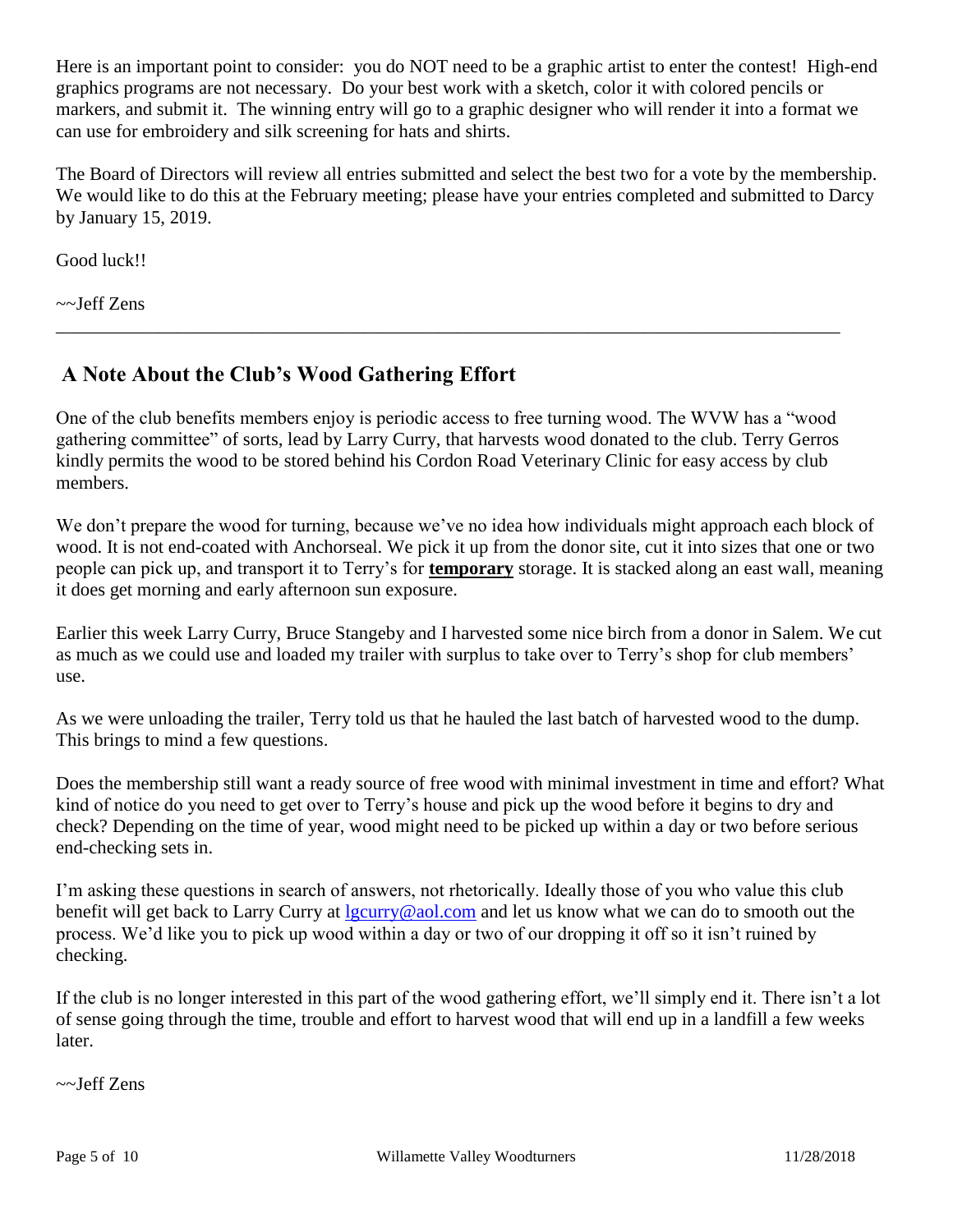Have you started your **Beads of Courage** lidded box? At the 3rd annual Oregon Woodturning Symposium coming up in March 2019, we have a challenge of collecting **50 boxes** to help the Beads of Courage program. The Beads of Courage program teams up with doctors and nurses to help children with long term illness. As kids go through their journey, they receive beads to commemorate their operations and treatments. Of course they need somewhere to keep their memory beads and that's where we can help. We will again be donating our boxes to the **Mary Bridge Children's MultiCare Health System in Tacoma, WA.** How about helping a child today and turn a lidded box for our next symposium?

To find out more about the bowl specs go here –

[www.beadsofcourage.org/pages/woodturners.html](http://www.beadsofcourage.org/pages/woodturners.html)

Or read this…

# **BEAD BOWLS/BOXES GUIDELINES:**

Beads of Courage members may receive thousands of beads. It is desirable for your boxes to hold them all. As a result, turned or rectangular lidded boxes need to be large. Larger is better! Recommended interior dimensions for turned boxes are: 6" diameter (5" min.), 5" height (4" min.). Recommended interior dimensions for flatwork boxes are:  $4'' \times 6'' \times 4''$ .

Box bases should be wide enough so the box is stable and does not tip over easily. Lids for Beads of Courage boxes should be easy for small or ill children to remove or lift. Any finials should be easy for a small child to grasp and not too elaborate so they don't break. Avoid excessively elaborate designs that may easily break or be damaged; remember, hospital rooms have limited storage space.

Finishing of boxes is extremely important! Beads of Courage members who receive these boxes are susceptible to germs/ infections/mold. Bowls that have not been properly sealed can harbor mold. Please take the time to ensure you are using a safe finishing process that does not contain toxic materials. Also do not use finishes like linseed oil that take a long time to outgas.

All kinds of wood are beautiful! Please refrain from painting Beads of Courage boxes. Instead, highlight the beauty of the wood with clear varnish, a stain, and/or burning.



"Nothing is impossible, the word itself says I'm possible." - Audrey Hepburn

Submitted by Marc Choitz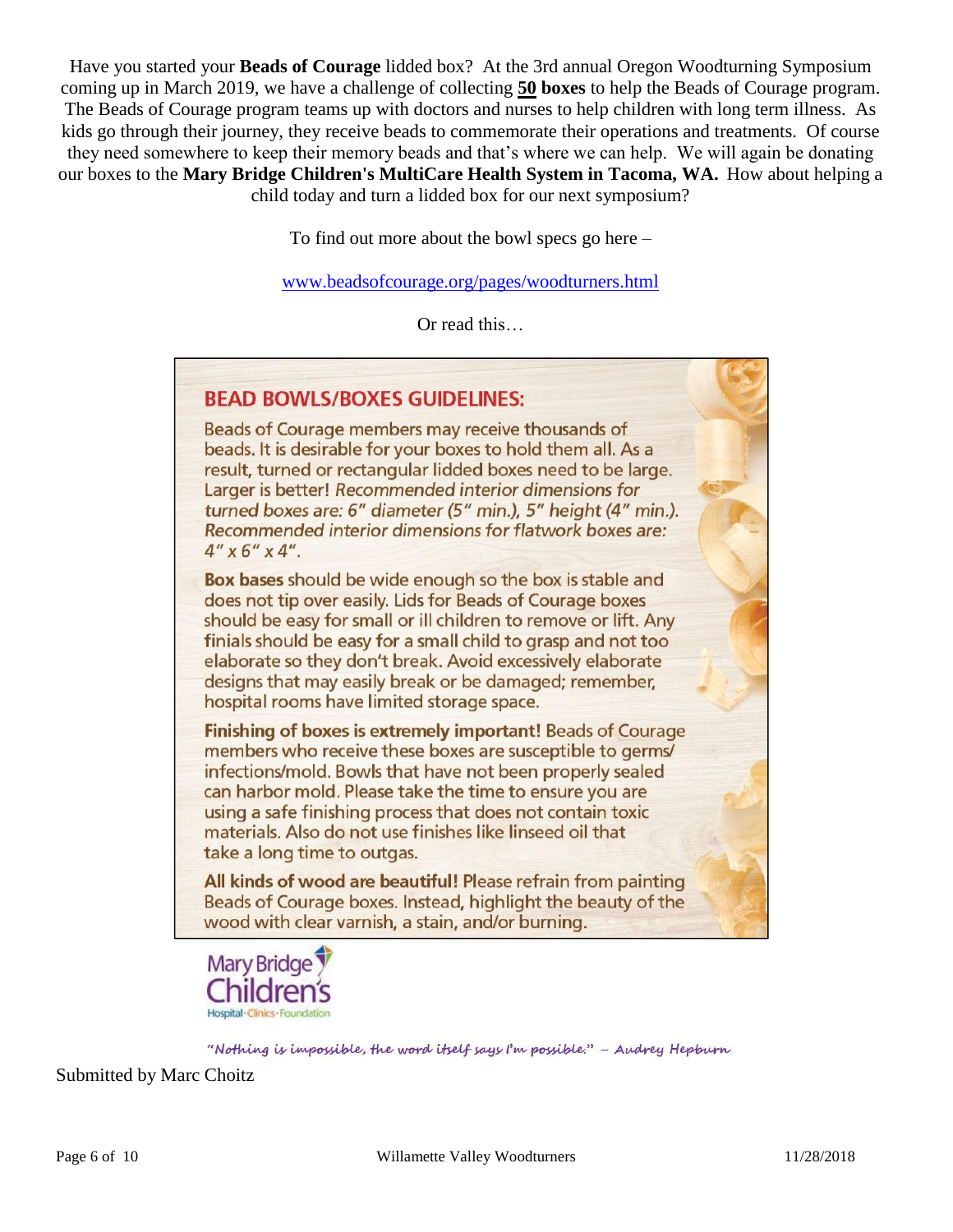# **Club Business**

# **It is time to renew your membership for 2019**

By Henrik Åberg, Treasurer



It's that special time of the year again! As the bylaws state: "The WVW Club's annual dues shall be payable by **December 31st**." The club dues continue to be a very reasonable **\$35** for the year. Renewing your membership is very simple: Send me a check for **\$35** and make sure I can identify you from the check or money order (made out to "WVW") so don't use your brother in-law's check. If any of your information (phone, address etc.) has changed, write me a note of the change. My address is on the last page of this Burl. You can also by clicking the button below. Your help in paying on time is appreciated.

Thank you!

At time of press **16%** of our members have paid their dues. In 2017 we were at **%36** at this time.



Note: The club [web page](http://www.willamettevalleywoodturners.com/) also includes a link on the home page for PayPal payments of membership renewal.

\_\_\_\_\_\_\_\_\_\_\_\_\_\_\_\_\_\_\_\_\_\_\_\_\_\_\_\_\_\_\_\_\_\_\_\_\_\_\_\_\_\_\_\_\_\_\_\_\_\_\_\_\_\_\_\_\_\_\_\_\_\_\_\_\_\_\_\_\_\_\_\_\_\_\_\_\_\_\_\_\_\_\_\_\_\_\_\_

## **Treasurer's Report (11/2-11/28)**

By Henrik Åberg, Treasurer

| <b>Beginning Balance</b>                  | \$11,829.38 | <b>Ending Balance</b>              | \$12,616.28 |
|-------------------------------------------|-------------|------------------------------------|-------------|
| <b>Income</b>                             |             |                                    |             |
| <b>Donation (Lorraine Vickery) \$2000</b> |             |                                    |             |
| Membership                                | \$315       | <b>Expenses</b>                    |             |
| Raffle                                    | \$43        | PayPal                             | \$2.64      |
| Glue/Anchorseal sales                     | \$95        | Video equipment upgrade \$1,663.46 |             |
| <b>Total Income</b>                       | \$2453      | <b>Total Expenses</b>              | \$1,666.10  |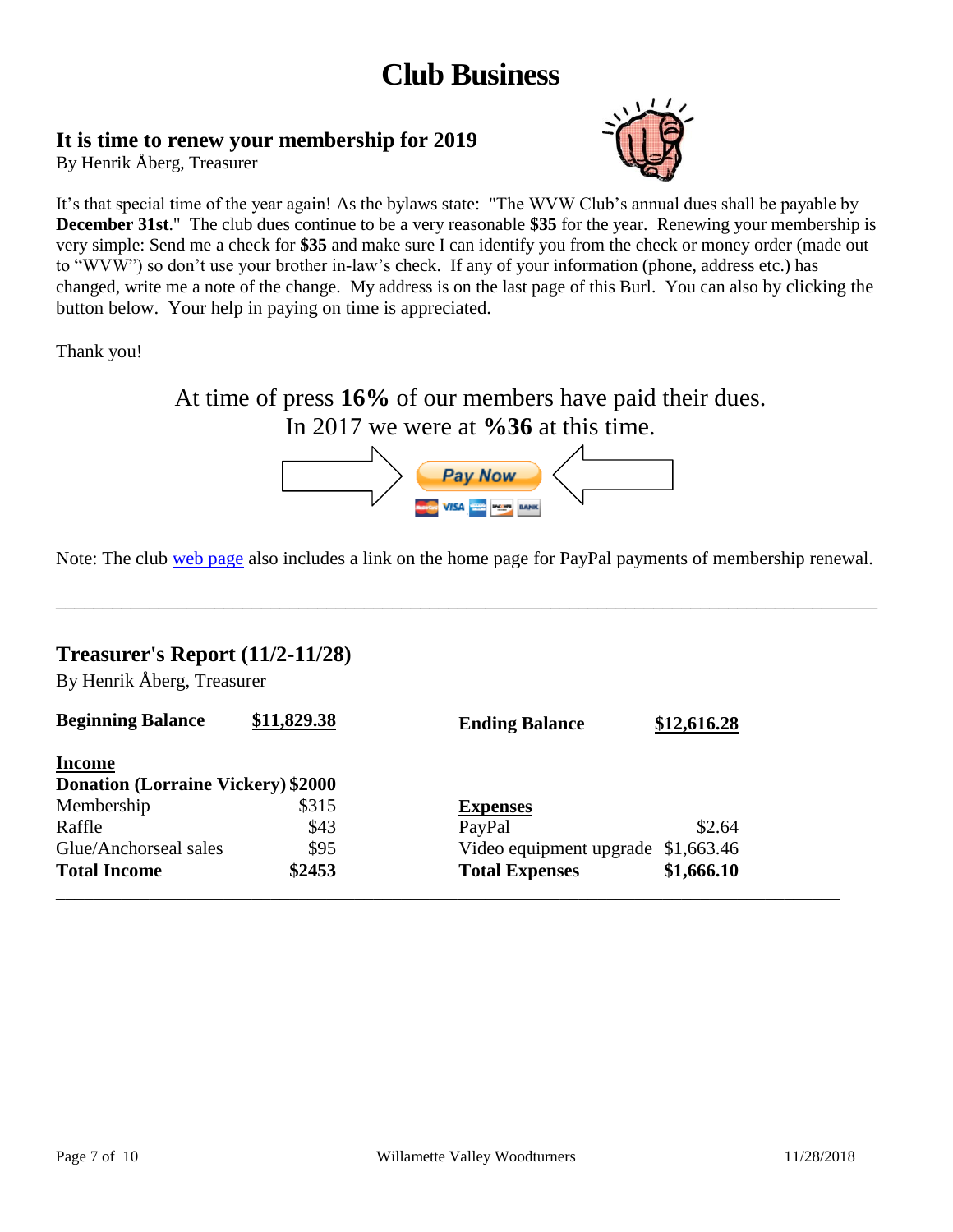# **Items for Sale**

The club has recently upgraded the equipment used for demonstrations and find there is excess gear. The equipment is all functional, just not at the standards needed for the set up we now have. If the club members have any interest in the items below, please feel free to contact **Marc Vickery at 503-544-0647** or through the webmaster. Distribution will depend on interest and Board conclusions.

#### **Sony Camera model DCR SR858**

This was the high definition camera last used as the overhead camera. Replaced by the HDMI camera purchased from AAW Has manual, plates and remote

#### **Sony Camera model DCR TRV280**

This was the oldest camera, still works No Manual

#### **NEC projector model NP215**

Not HDMI compatible, has regular projector bulb

#### **Cables**

Eight cables of various lengths used to connect video sources using RCA connectors.

#### **Recoton Video Switcher**

Has four in channels and one out. All video or S Video. NOT HDMI compatible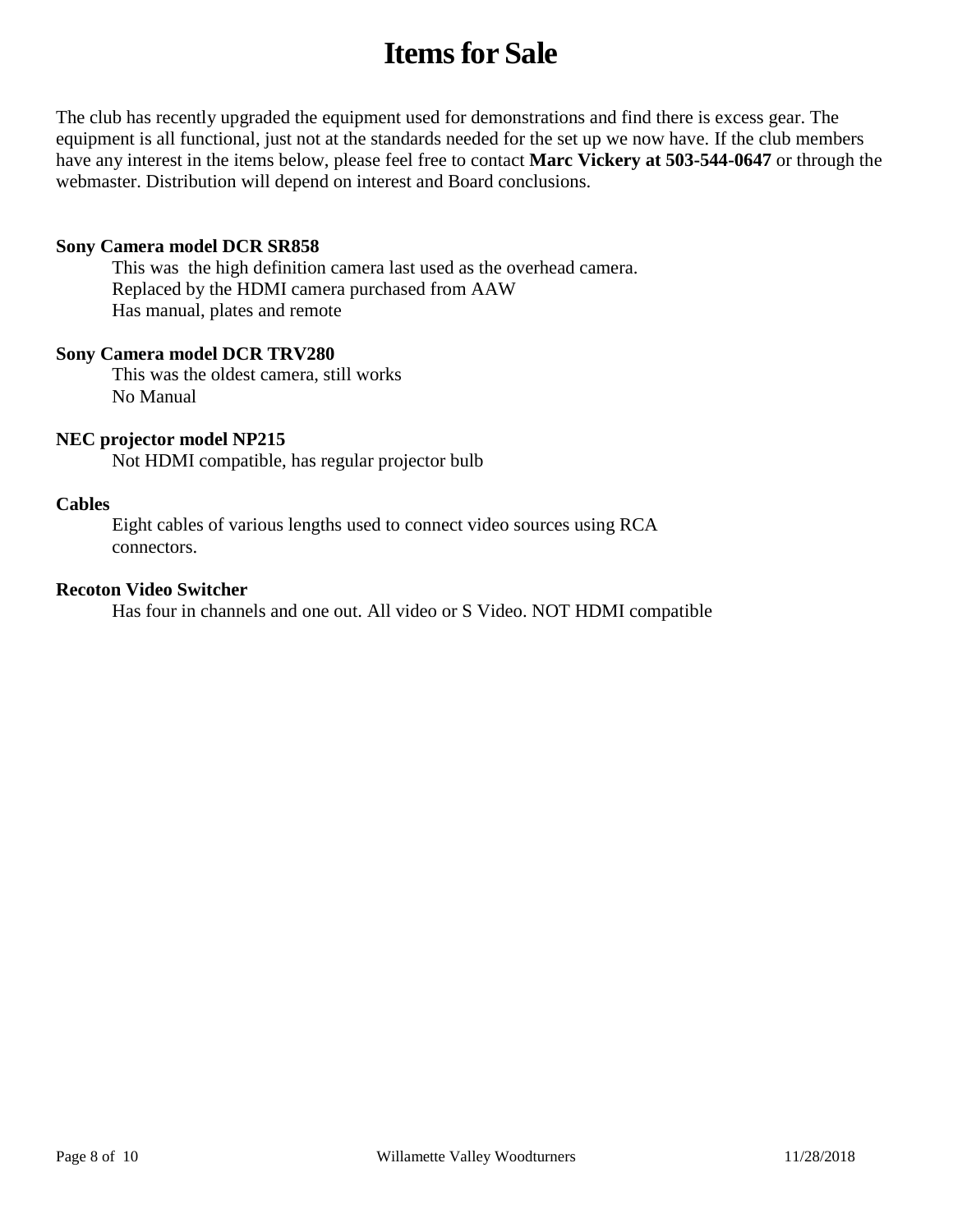# Membership Rewards

# **Library**

A friendly reminder to members with books and/or videos checked out from the library. Please return them at this next meeting.

# **Wood Gathering**

Sign-up sheets will be available to indicate your availability to help with wood gathering. Anyone who learns of a tree or log that is available to the club should notify Jerry Lelack, (503) 510-1577 or Bob Hutchinson, (503) 508-3279. The intent is to gather wood, process it to usable pieces, store it at the home of Terry Gerros, and then make it available to members. Terry can be reached at (503) 580-5013.

# **From Terry Gerros**

I am a distributor for Stick Fast CA glue, Sharpfast Sharpening systems, the Holdfast vacuum chucking system and Saburrtooth Carving bits. If you have an interest in these products, give me a call or send me an [email](mailto:gerrost@yahoo.com) for details.

# **Supplies**

The club purchases a few supplies in bulk and sells it to members at club cost. We routinely have superglue (\$5), black or brown superglue (\$10) accelerator (\$10) and Anchorseal (\$9/gal). The club has a small supply of half round protractors (\$6) used to measure the angle ground on a tool, and depth gauges (\$5). HSS Round Tool Bits rods (1/4" x 8") are also available (\$3). Bruce Stangeby will have the resale items available at the meetings, except for Anchorseal which is available through [Jeff Zens.](mailto:jeffzens@custombuiltfurniture.com) You will need to bring your own gallon jug; contact Jeff to make arrangements.

# **Club Member Discounts**

- **Craft Supply**: The club's order will be going out on the Monday following our Club Meeting if our order equals or exceeds \$1,000. Craft Supply gives us a 10% discount plus free shipping on all items, and occasional additional discounts on certain other items and quantity purchases. If you order from the sales items, you will receive the club discount in addition to the sale discount, making many items available at very attractive prices. For detailed instruction for ordering see the article in the [November](http://www.willamettevalleywoodturners.com/newsletters/2015_11_WVW_Newsletter.pdf) 2015 Burl. Questions? See [jeffzens@custombuiltfurniture.com.](mailto:jeffzens@custombuiltfurniture.com.)
- Club members are registered with **Klingspor's Woodworking Shop** at [www.woodworkingshop.com](http://www.woodworkingshop.com/)  or 800-228-0000, they have your name and will give you a 10% discount.
- If you show your club card at checkout time to the cashier at **Woodcraft** in Tigard they will give you a 10% discount (May not apply to some machinery).
- **Exotic Wood** is offering a discount of 15% off any orders placed at: [www.exoticwoodsusa.com.](http://www.exoticwoodsusa.com/) (This includes sale items and free shipping on orders over \$300). Use promo code ewusaAAW
- **Gilmer Wood** now offers our club a 10% discount on purchases made there. If you haven't been to Gilmer's, it is well worth the trip to Portland, if only to make your mouth water and make you cry if you leave empty handed.